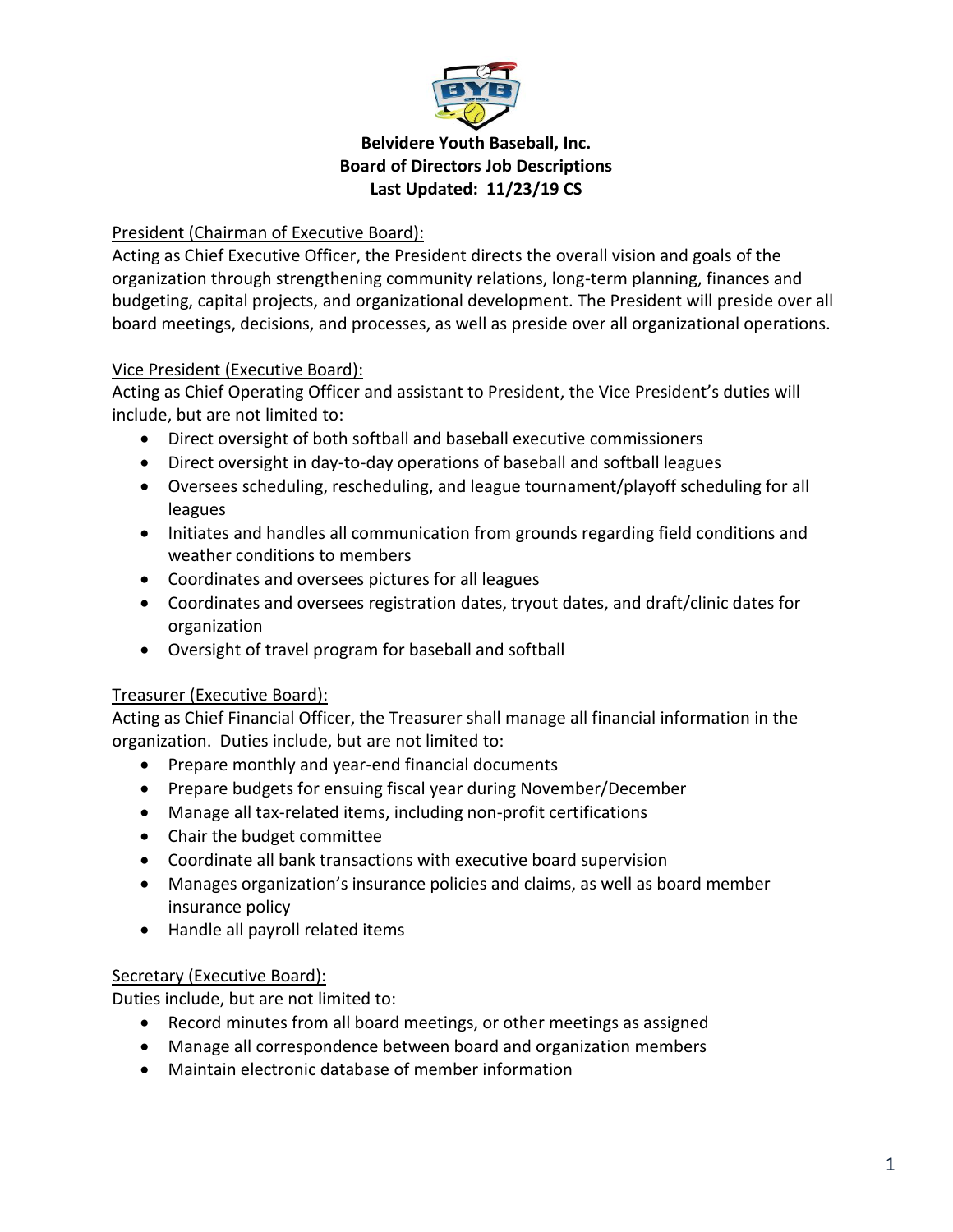

- Manage CMS (Content Management System) for website, and coordinate with website vendor on all changes with executive board supervision
- Manages all league documents, including by-laws, with oversight of executive board
- Manage criminal background check database of volunteers, board members, employees

#### Executive Baseball Commissioner:

Duties include, but are not limited to:

- Acts as chief commissioner for baseball with oversight of all baseball league commissioners
- Validates all pitching charts
- Maintains up-to-date ground rules for all leagues
- Maintains up-to-date coaches' code of conduct
- Presides over pre-season rules meetings/clinics for coaches and commissioners
- Coordinates with Executive Softball Commissioner to order/distribute league trophies
- Direct oversight of tryouts for baseball leagues, including coordinating commissioner participation and assignments

### Executive Softball Commissioner:

Duties include, but are not limited to:

- Acts as chief commissioner for softball with oversight of all softball league commissioners
- Maintains up-to-date ground rules for all leagues
- Maintains up-to-date coaches' code of conduct
- Presides over pre-season rules meetings/clinics for coaches and commissioners
- Coordinates with Executive Baseball Commissioner to order/distribute league trophies
- Direct oversight of tryouts for softball leagues, including coordinating commissioner participation and assignments

### Marketing & Development Director:

Duties include, but are not limited to:

- Maintains communication and relationships with current sponsors
- Develops and exploring leads for new sponsors
- Maintains an electronic database of sponsor information
- Maintains, with board oversight, an updated sponsorship packet, pricing, and details
- Manages all fundraising, special events, and related events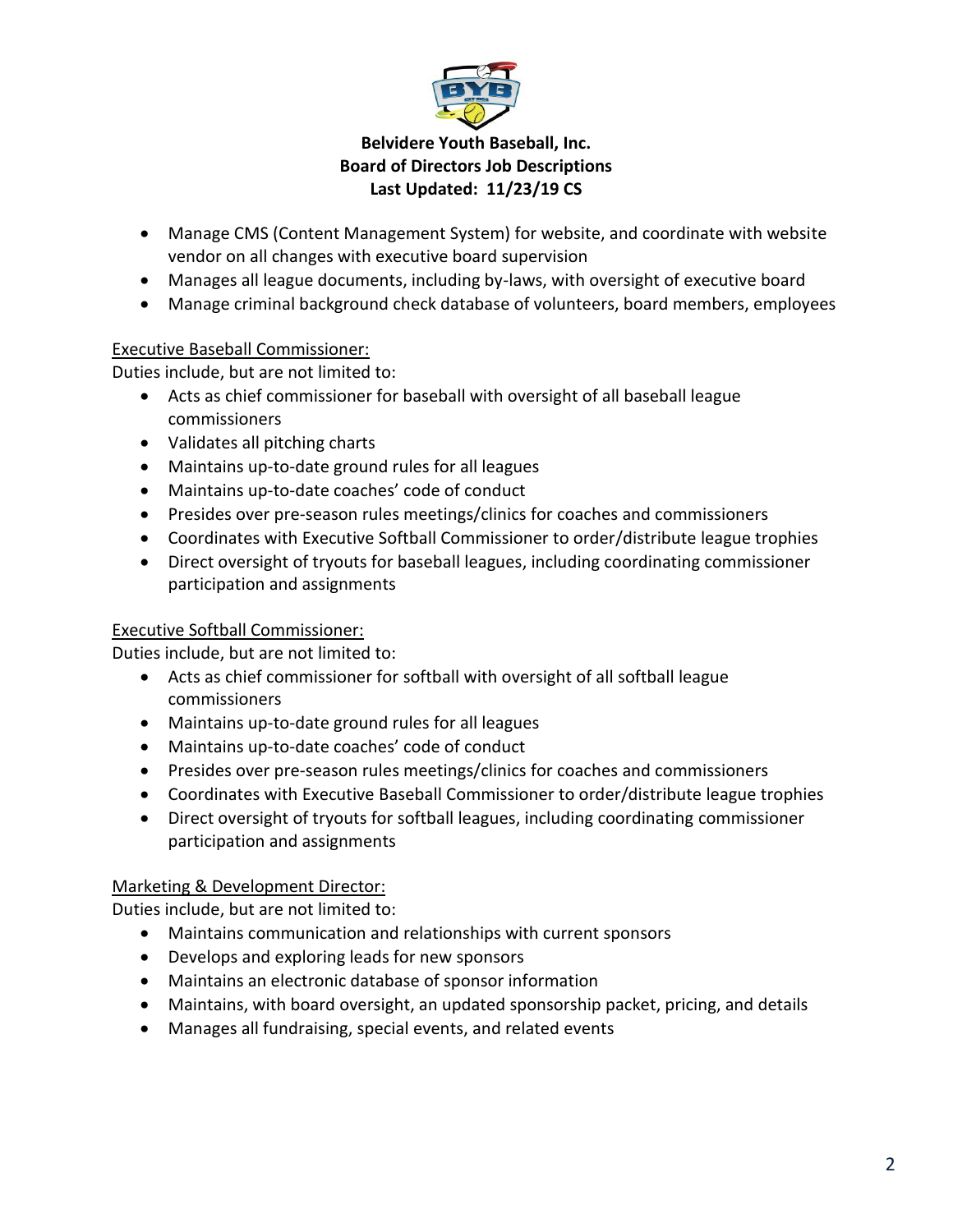

## Player Agent:

Duties include, but are not limited to:

- Serves as assistant to Marketing and Development Director
- Responsible for advertising and reminders for website, schools, newspapers, etc. with board approval
- May serve in administrative duties for special events, fundraisers, etc. as assigned

### Equipment Manager:

Duties include, but are not limited to:

- Distribution, collection, and upkeep of all equipment and gear
- Purchasing of new equipment, with board approval
- Ordering and distributing team uniforms
- Managing inventory of league equipment and consumables

## Scheduling Director:

Duties include, but are not limited to:

- Scheduling all regular season, make-up, and playoff games for baseball/softball
- Scheduling of any league games
- Scheduling all fall league games
- Coordinates scheduling of practice facilities with all league/travel teams

# Umpire Coordinator:

- Training and hiring of all officials
- Regular evaluation and coaching of all officials
- Scheduling officials for all games (tournaments, leagues, make-up, playoffs)

### Concessions Director:

Duties include, but are not limited to:

- Managing day-to-day operations of concessions
- Schedule and maintain staffing, all staff must be approved by board
- Report financial information (receipts, expenditures, revenues) to treasurer
- Maintaining ServSafe Manager's Certification, and all Health Department Regulations

### Ice Cream Social Director:

Duties include, but are not limited to:

All planning and operations related to the Ice Cream Social